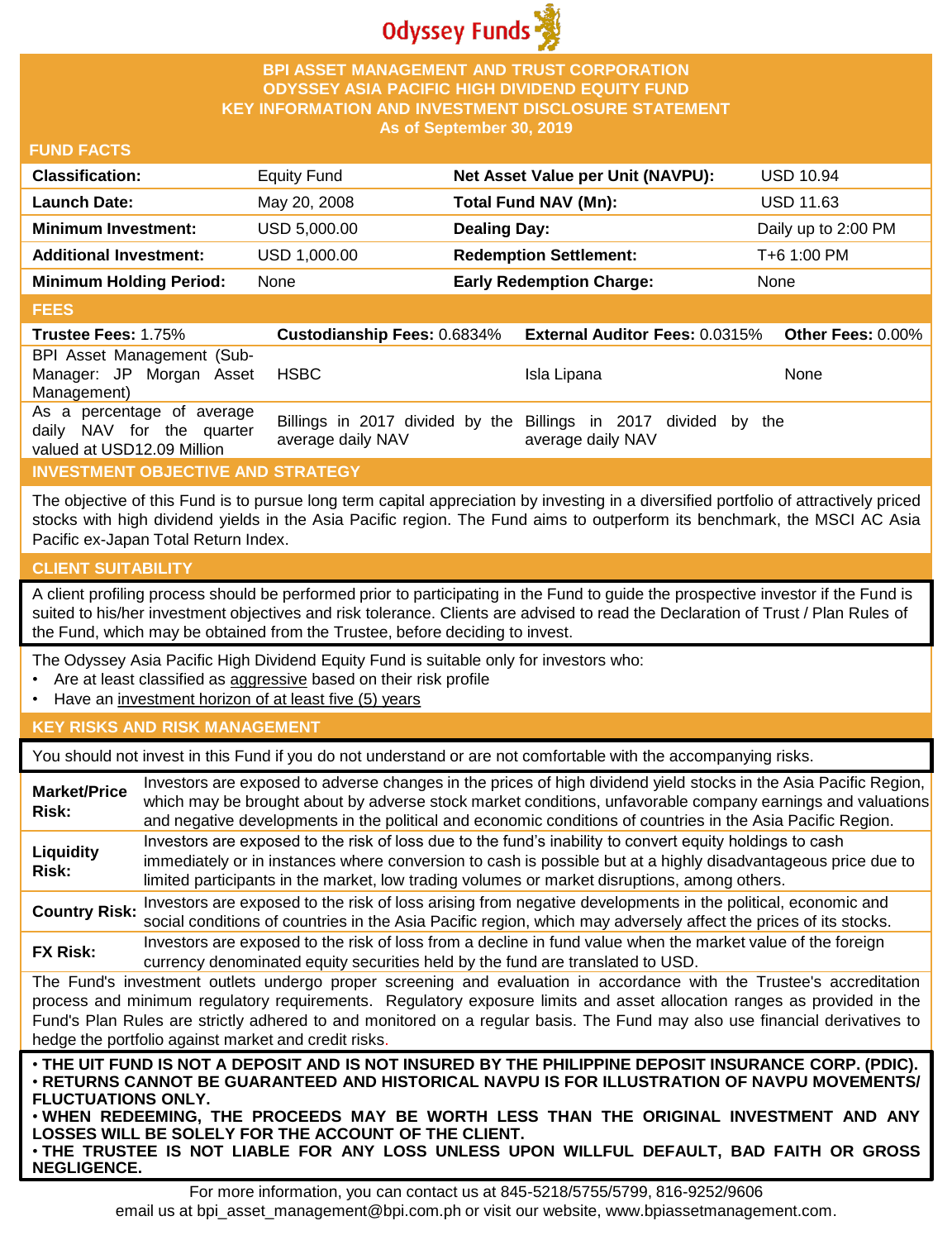## **FUND PERFORMANCE AND STATISTICS AS OF SEPTEMBER 30, 2019**

(Purely for reference purposes and is not a guarantee of future results)



Benchmark\* : MSCI AC Asia Pacific ex-Japan Total Return Index

| <b>CUMULATIVE PERFORMANCE (%) 1</b>    |            |          |         |         |         |       |
|----------------------------------------|------------|----------|---------|---------|---------|-------|
|                                        | 1 mo       | 3 mos    | 6 mos   | 1YR     | 3YRS    | S.I   |
| Fund                                   | 1.96       | -5.53    | $-5.03$ | $-3.27$ | 7.57    | 9.40  |
| <b>Benchmark</b>                       | 1.79       | $-3.96$  | $-3.28$ | $-1.77$ | 20.86   | 40.26 |
| <b>ANNUALIZED PERFORMANCE (%) 1</b>    |            |          |         |         |         |       |
|                                        | 1YR        | 2YRS     | 3YRS    | 4YRS    | 5YRS    | S.I   |
| Fund                                   | $-3.27$    | $-0.32$  | 2.46    | 5.18    | 1.33    | 0.79  |
| <b>Benchmark</b>                       | $-1.77$    | 0.08     | 6.52    | 9.30    | 4.07    | 3.02  |
| <b>CALENDAR YEAR PERFORMANCE (%) 1</b> |            |          |         |         |         |       |
|                                        | <b>YTD</b> | 2018     | 2017    | 2016    | 2015    | 2014  |
| Fund                                   | 4.19       | $-9.01$  | 20.33   | 3.45    | $-9.91$ | 7.08  |
| <b>Benchmark</b>                       | 8.19       | $-14.23$ | 37.63   | 6.18    | $-9.47$ | 3.71  |

# **PORTFOLIO COMPOSITION**

| <b>Allocation</b>                      | % of Fund     |
|----------------------------------------|---------------|
| Equities                               | 97.75         |
| Cash                                   | 2.49          |
| Time deposits and money market         |               |
| Other receivables - net of liabilities | $-0.24$       |
| <b>Top Five Sector Holdings</b>        | % of Equities |
| <b>Financials</b>                      | 30.59         |
| <b>Real Estate</b>                     | 16.20         |
| Information Technology                 | 14.89         |
| Industrials                            | 7.64          |
| <b>Utilities</b>                       | 7.59          |
| <b>Top Five Country Weightings</b>     | % of Equities |
| China                                  | 26.60         |
| Australia                              | 16.24         |
| Hong Kong                              | 15.83         |
| Taiwan                                 | 11.37         |
| Korea                                  | 10.09         |

# **NAVPU over the past 12 months** Highest 11.88 Lowest 10.29 **STATISTICS** Portfolio Beta 0.97 Volatility, Past 1 Year  $(\%)$  <sup>2</sup> 12.99 Sharpe Ratio<sup>3</sup> -0.43 Information Ratio<sup>4</sup> -0.31 Current Number of Holdings 65

## <sup>1</sup>Returns are net of fees.

<sup>2</sup>Measures the degree to which the Fund fluctuates vis-à-vis its average return over a period of time.

<sup>3</sup>Used to characterize how well the return of a Fund compensates the investor for the level of risk taken. The higher the number, the better.

<sup>4</sup>Measures reward-to-risk efficiency of the portfolio relative to the benchmark. The higher the number, the higher the reward per unit of risk.

<sup>5</sup>Since inception.

6 Includes accrued income, investment securities purchased, accrued expenses, etc.

\*Declaration of Trust is available upon request through branch of account.

# **TOP TEN HOLDINGS**

| Name                                                | % of Equities |
|-----------------------------------------------------|---------------|
| Taiwan Semiconductor<br>Manufacturing Co., Ltd.     | 6.64          |
| Samsung Electronics Co., Ltd.                       | 4.56          |
| CLP Holdings Limited                                | 4.25          |
| Ping An Insurance (Group)<br>Company of China, Ltd. | 3.79          |
| <b>China Construction Bank</b><br>Corporation       | 3.20          |
| Australia and New Zealand Banking<br>Group Limited  | 3.19          |
| China Mobile Limited                                | 2.55          |
| Sun Hung Kai Properties Limited                     | 2.53          |
| Bangkok Bank Public Company<br>Limited              | 2.50          |
| Sands China Ltd.                                    | 2.41          |

# **RELATED PARTY TRANSACTIONS\***

The Fund has no transactions and outstanding investments with entities related to BPI Asset Management and Trust Corporation (BPI AMTC).

\* Related party in accordance with BPI AMTC's internal policy.